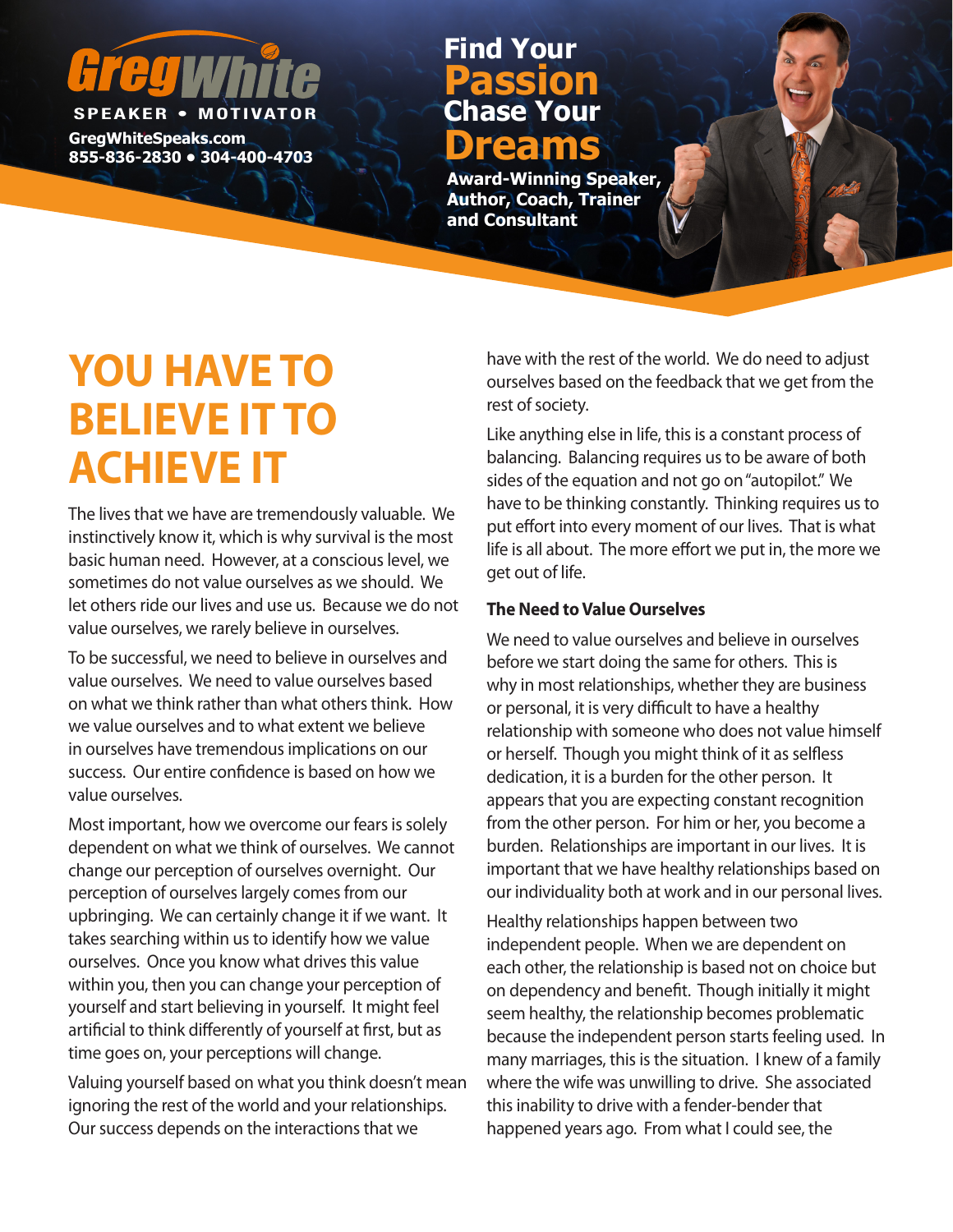

good relationships and a productive environment to catapult you to success.

To succeed in life, you have to be positive. It is important to develop a positive attitude and maintain a positive attitude.

#### **The Attitude Bridge**

What is thinking positively? It is about having hope and looking at things from a different perspective. If you truly look back at all your difficult times, you will notice that good times always followed difficult times. Difficult times don't last forever. Maintaining a positive attitude is about being able to focus on the good times ahead rather than the difficult times you're going through.

We all see things through lenses. We have perceptions of things that we formed as we grow up. These perceptions shape the decisions we make and how we react to opportunities. These perceptions from our past directly affect our future. However, one thing you have to realize: the bridge between the past and the future is you. The choice remains with you. Though past events have created certain perceptions inside you, you can always change these perceptions by making a choice. A positive attitude and having hope are important factors affecting your destiny.

Difficult situations can really throw us off our tracks. It is during difficult times when having a positive attitude really helps. We can have all the great plans and goals in the world, yet life sometimes throws curve balls at us. We need to have a positive attitude during these times because it can throw us off track.

Let's say you are on track to lose weight. Due to an emergency meeting, you have to fly to a different part of the world, where you could not get the foods you need for your diet. Do you throw away your diet because of this situation? No. You need to have a positive attitude and be positive that you are going to achieve your goal. Achieving your goals is difficult. If you think positively that you are going to achieve your goal, you will. It will take your through the difficult times.

Every situation can have both a good side and a bad side. Thinking positively is all about seeing the positive side of every situation. A positive attitude helps you to be persistent in your goals. You have to have persistence because you are bound to fail in your goals a few times.

You need to think of the end result that you stand to gain. You need to think all the great things you are going to achieve. Believe in yourself. People who succeed seldom succeed on their first try; however, they don't generally talk about all the failed attempts. You need to forget about the negative thoughts and start thinking positively.

Sometimes, thinking positively will change your attitude toward taking risk. As humans, we all have different preferences for the level of risks we can handle in our everyday lives. Thinking positively will make you take more calculated risks than thinking negatively. You will have better rewards when you take better risks. You tend to overestimate the risks when you have a negative attitude. You will start seeing the light at the end of the tunnel when you think of things more positively.

Your attitude affects your ability to take risks. In order to succeed and move toward your goals, you need to take calculated risks. When you have a positive attitude, it helps to evaluate your risks more effectively. Taking risks rests on your perception of what the outcome is going to be. If you perceive your outcome to be negative, then you will be reluctant to take the risk. Alternatively, if you perceive the outcome to be positive, then you will take the risk. It is viewing whether the glass is half empty or half full. The same situation can be viewed in two different ways.

For example, imagine that you are investing in the stock market. If you view the signs in the market as gloomy, then you will not take the risk of investing your money. If you view the market to be bullish, then you will invest your money.

Having a positive attitude is a habit. Over time, we get used to thinking about things positively. This habit of how we perceive things is mainly a result of what has happened in our lives before, our experiences, and our behavior.

Our upbringing and history play a major role in how we perceive things in life. If you have a wonderful childhood, a good set of friends, and successful achievements in your life, it is likely that you see the positive side of things all the time. This is because you have seen mostly positive things in life. This attitude will result in more positive things coming your way, and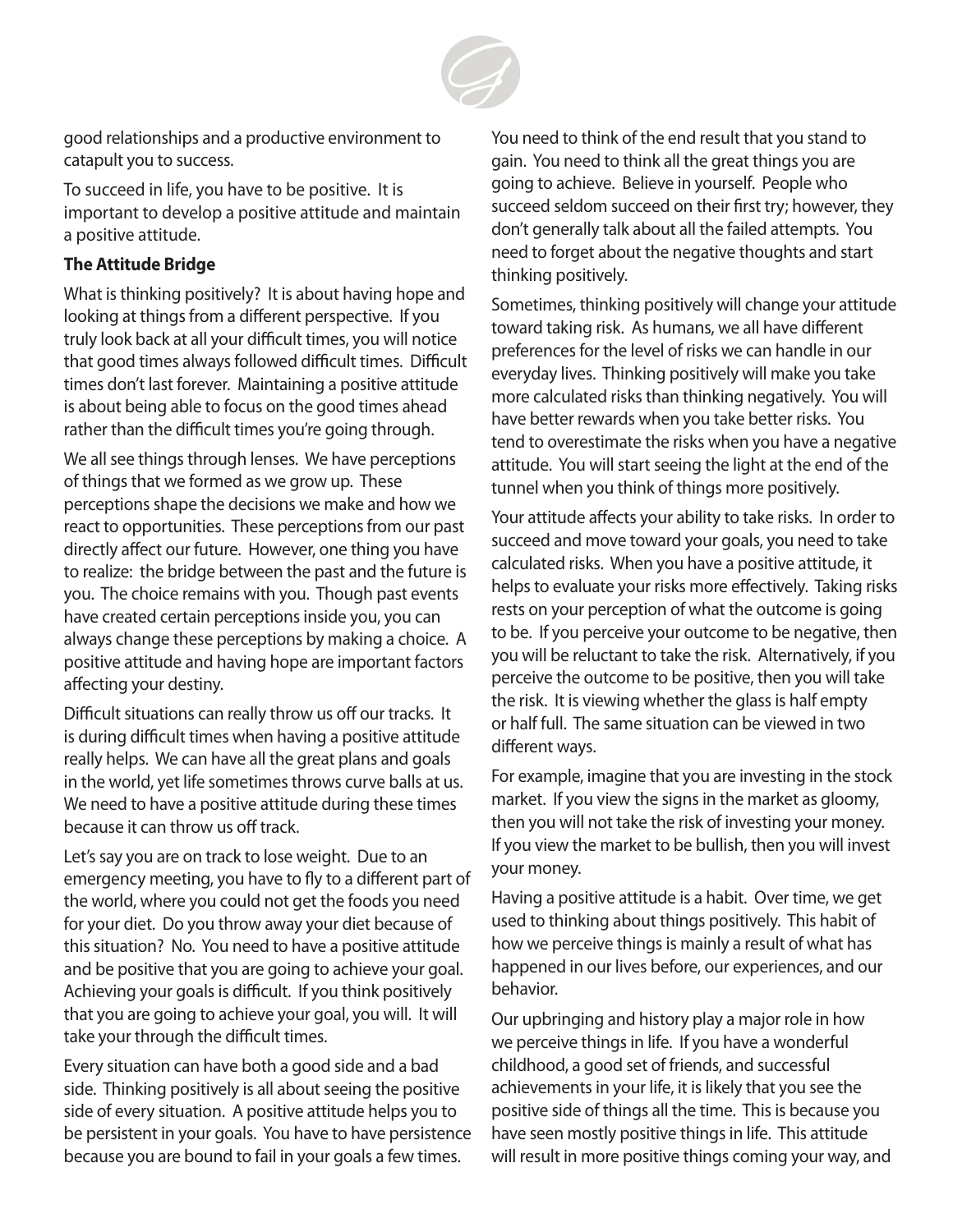

you will have established that things in life are generally positive even when things go wrong. You will know that when there is a downturn, there is always an uptick that you can enjoy.

On the contrary, if you had a difficult childhood, difficult marriage, and difficult history, it is likely that you see things negatively. The map of your world will be different, and that's okay. A bit of negative attitude can sometimes be useful in life. To take better advantage of the new power of thinking; however, you can always develop a new map, if you are willing. Positive thinking is a habit. New habits can be learned and unlearned.

To always see the positive side of things, you need to change. You need to develop a deep desire to change. This is very important. Everything else depends on it. Start looking at each situation in life, and think about the positive things that have happened in your life. Let's say you missed an examination because you were late. Think about how you could study more next time and be prepared better. You could be more confident of yourself next time.

Try to think of the good things that can happen with any situation. In the first few days of change, it might seem like trying to swim against the current. It might seem very artificial to you. However, after a few days, it should come more naturally. You will shift your focus to being more positive when things work out for you.

Everybody has problems in life, but what makes people different is their attitude toward their problems. You have the power to choose. There are people who believe that problems and issues are the end and that they are destined to have them. They believed that there is no solution to these problems. Then there are others who always carry hope and rise out of these problems.

When you have a positive attitude, you see beyond the problem. You look at ways of solving it. Problems are opportunities. Positive people don't see a problem as an end. Instead, they see solutions. They see problems more as hurdles that need to be jumped over to get to their destination. Having a positive attitude gives you this energy, energy to look beyond problems and issues and focus on the goal.

Looking at situations negatively is very easy. It does not take much emotional energy to think negatively. It is self-fulfilling and provides an excuse not to reach beyond. This is why we gravitate toward negativity. The more we gravitate toward negativity, the more it becomes a habit, like smoking. Smoking becomes a habit and an addiction because people get attracted to it and it is easy. By human nature, we like the easy way out.

By contrast, having a positive attitude requires energy and effort. You need to make an effort to stay motivated. You need to make an effort to think through possible solutions. You need to make an effort to just stay afloat during difficult times.

Your attitudes are contagious in your relationships. You don't have to say a word for your attitude to be adopted by another person. If you have a positive attitude, your family and your coworkers will sense it. You will have a healthier marriage because you will infect your spouse with your positive attitude and you will look at your lives and problems in terms of wonderful things and solutions. It's much easier to build relationships with people when you are positive. We like people who are upbeat and positive. So, having a positive attitude will win a lot of hearts.

Your children will grow up being very successful and positive if you have a positive attitude. They are like sponges absorbing the nonverbal signals that you give out. The more important one is your attitude toward life. Children are the ones who will absorb most of your attitudes.

In turn, you will have more reason to be positive as it has a spiraling effect. Being positive makes you more positive. It is a vicious cycle!

#### **The Cycle of Attitude**

Our attitude is cyclical. Once we have a positive attitude, the cycle gets activated, and it results in your having a better attitude than you started off with.

The cycle has three main components:

1. **Our Attitude:** On a daily basis, our thoughts and perceptions form our attitude. Our attitude is not something that comes to us. We create it with the thoughts that we have and the perceptions that we have. Based on our thoughts and perceptions, we have feelings. These feelings form our attitude. Thoughts and perceptions are completely within our control, and therefore our attitude is completely within our control.